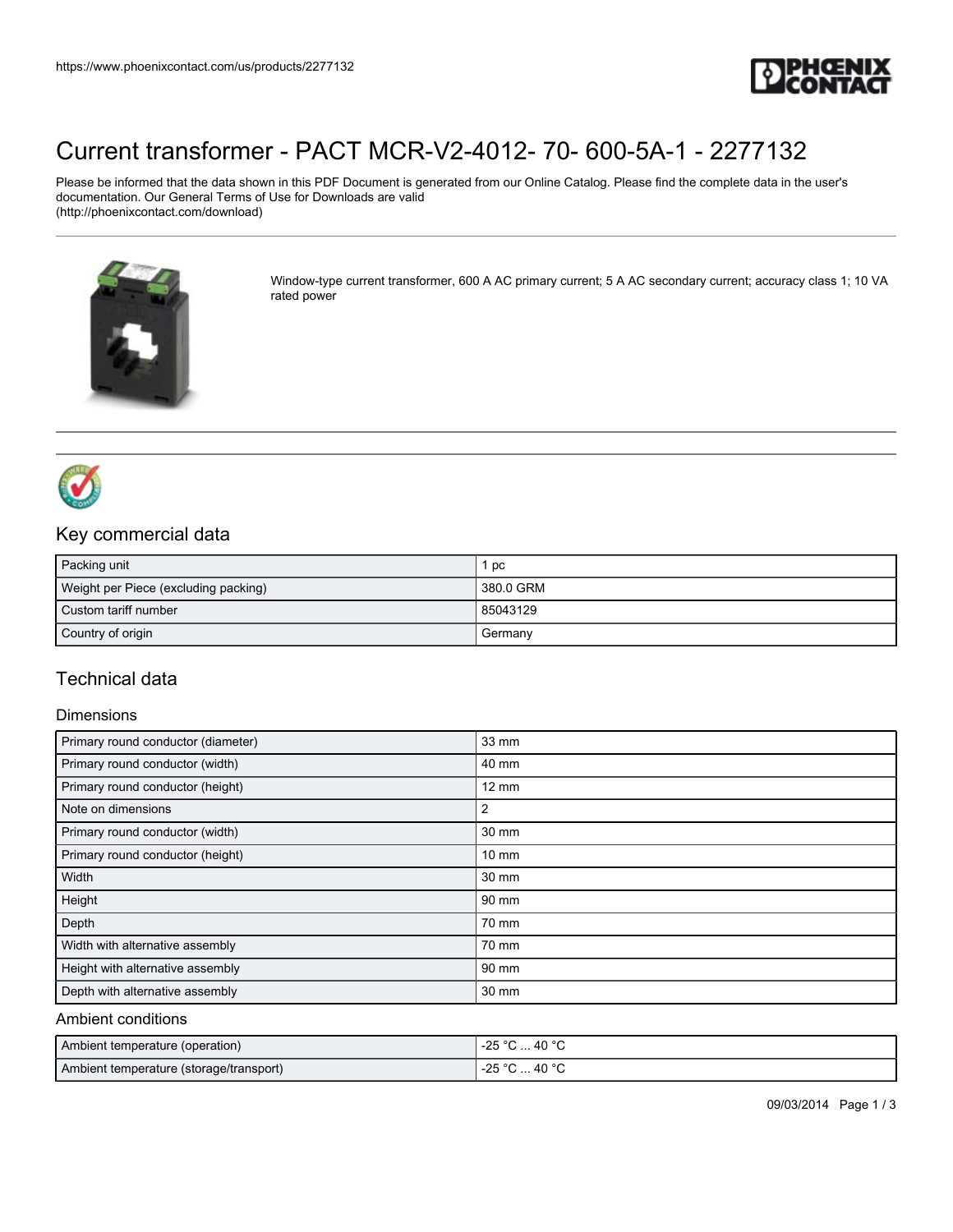

# [Current transformer - PACT MCR-V2-4012- 70- 600-5A-1 - 2277132](https://www.phoenixcontact.com/us/products/2277132)

## Technical data

### Input data

| Thermal rated short-time current      | $I_{\text{th}}$ = 60 $^{\star}$ I <sub>n</sub> |
|---------------------------------------|------------------------------------------------|
| Rated surge current                   | $I_{dyn}$ = 2.5 $*$ $I_{th}$                   |
| Rated frequency: Standard converter   | 50 Hz  60 Hz                                   |
| Surge current limitation factor       | FS <sub>5</sub>                                |
| Rated power                           | <b>10 VA</b>                                   |
| Primary rated current I <sub>pp</sub> | $0 A$ 600 A                                    |
| Secondary rated current $I_{sn}$      | 5 A AC                                         |

#### General

| Converter type            | Plug-on converters                 |
|---------------------------|------------------------------------|
| <b>Class</b>              |                                    |
| Can be calibrated         | no                                 |
| Rated insulation voltage  | 1 kV                               |
| Test voltage input/output | 3 kV (50 Hz, 1 min.)               |
| Standards/regulations     | IEC 60044-1                        |
| Color                     | black                              |
| Housing material          | Polyamide PA fiberglass reinforced |

### **Classifications**

### eCl@ss

| eCl@ss 4.0 | 27210902 |
|------------|----------|
| eCl@ss 4.1 | 27210902 |
| eCl@ss 5.0 | 27210902 |
| eCl@ss 5.1 | 27210902 |
| eCl@ss 6.0 | 27210902 |
| eCl@ss 7.0 | 27210902 |
| eCl@ss 8.0 | 27210902 |

#### ETIM

| <b>ETIM 2.0</b> | EC001505 |
|-----------------|----------|
| <b>ETIM 3.0</b> | EC001505 |
| <b>ETIM 4.0</b> | EC002048 |
| <b>ETIM 5.0</b> | EC002048 |

## UNSPSC

| UNSPSC 6.01      | 30211501 |
|------------------|----------|
| 7.0901<br>UNSPSC | 39121019 |